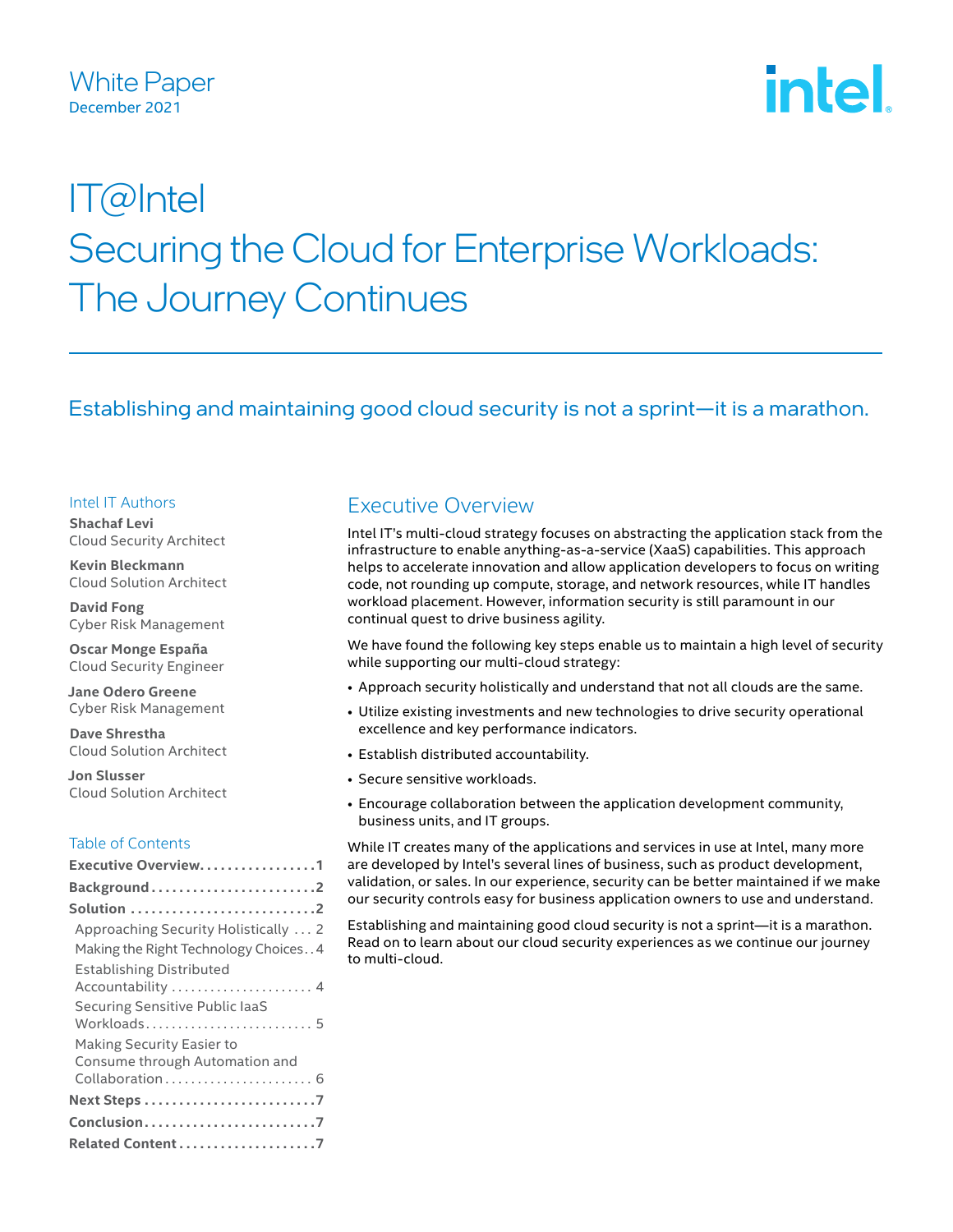# <span id="page-1-0"></span>**Background**

Intel IT is no stranger to cloud computing or to cloud security. For example, when we built our private enterprise cloud over a decade ago, we established a solid threat model that uses Threat Agent Risk Assessment (TARA) to help us identify critical information security areas.<sup>1</sup> As Intel workloads began moving to the public cloud in 2013, we added new capabilities to inspect data as it moved to the cloud and new controls to block or warn of insecure or inappropriate usages and risks.

Today, we are well into our journey of shifting to a multi-cloud environment, where we engage with multiple cloud service providers (CSPs) and our own private cloud.<sup>2</sup> To better enable Intel's digital transformation, we have employed a "right workload in the right place" strategy, backed by a "cloudfirst" mindset. Our strategy is key to providing the flexibility, scalability, availability, agility, and mobility that Intel needs to compete in today's fast-paced business environment.

Historically, Intel has been cautious about what data is moved to the cloud, because some business owners mistrust the cloud. But we have challenged that position: As cloud solutions have matured, cloud security is now a key enabler of cloud adoption because it is often equivalent to or better than traditional onpremises security. Depending on the CSP, cloud solutions adhere to industry security standards developed by organizations such as the Cloud Security Alliance, National Institute of Standards and Technology (NIST), and the International Organization for Standardization. Examples of such standards include SOC 2 – Type II, ISO 27001, and ISAE 3402.

Our cloud strategy supports the enterprise-wide adoption of the Agile/DevOps model at Intel. Just like other DevOps teams, security teams can take advantage of the service-oriented, elastic, and agile nature of the cloud, bringing solutions to execution faster (sometimes referred to as DevSecOps). We have moved far beyond simple software-as-a-service (SaaS) solutions to encompass virtually anything as a service (XaaS)—including information security (InfoSec) as a service.

Our multi-cloud strategy lets us use CSPs to foster innovation and corporate resource agility. It also enables us to maintain a security posture that helps protect Intel's valuable data, regardless of where it is stored.

# Solution

As mentioned in the Executive Overview, we consider the following steps to be foundational to securing enterprise workloads in a multi-cloud environment.

- Approach security holistically.
- Make the right technology choices.
- Establish distributed accountability.
- Secure sensitive public infrastructure-as-a-service (IaaS) workloads.
- Make security easy to consume through automation and collaboration.

These steps are described in more detail below.

#### Approaching Security Holistically

As summarized in Figure 1, a combination of people, processes, and technology empowers cloud security. Our security strategy and architecture (compute, storage, and network) tie all three together.



## Holistic Approach to Cloud Security

**Figure 1.** We take a holistic approach to cloud security. People, processes, and technology combine to create the highest level of security possible.

See our white papers, "Identifying Critical Information Security Areas with Threat Agent Risk Assessment" and "Understanding Cyberthreat Motivations to Improve Defense."

<sup>2</sup> See our white paper, "Intel IT's Multi-Cloud Strategy: Focused on the Business."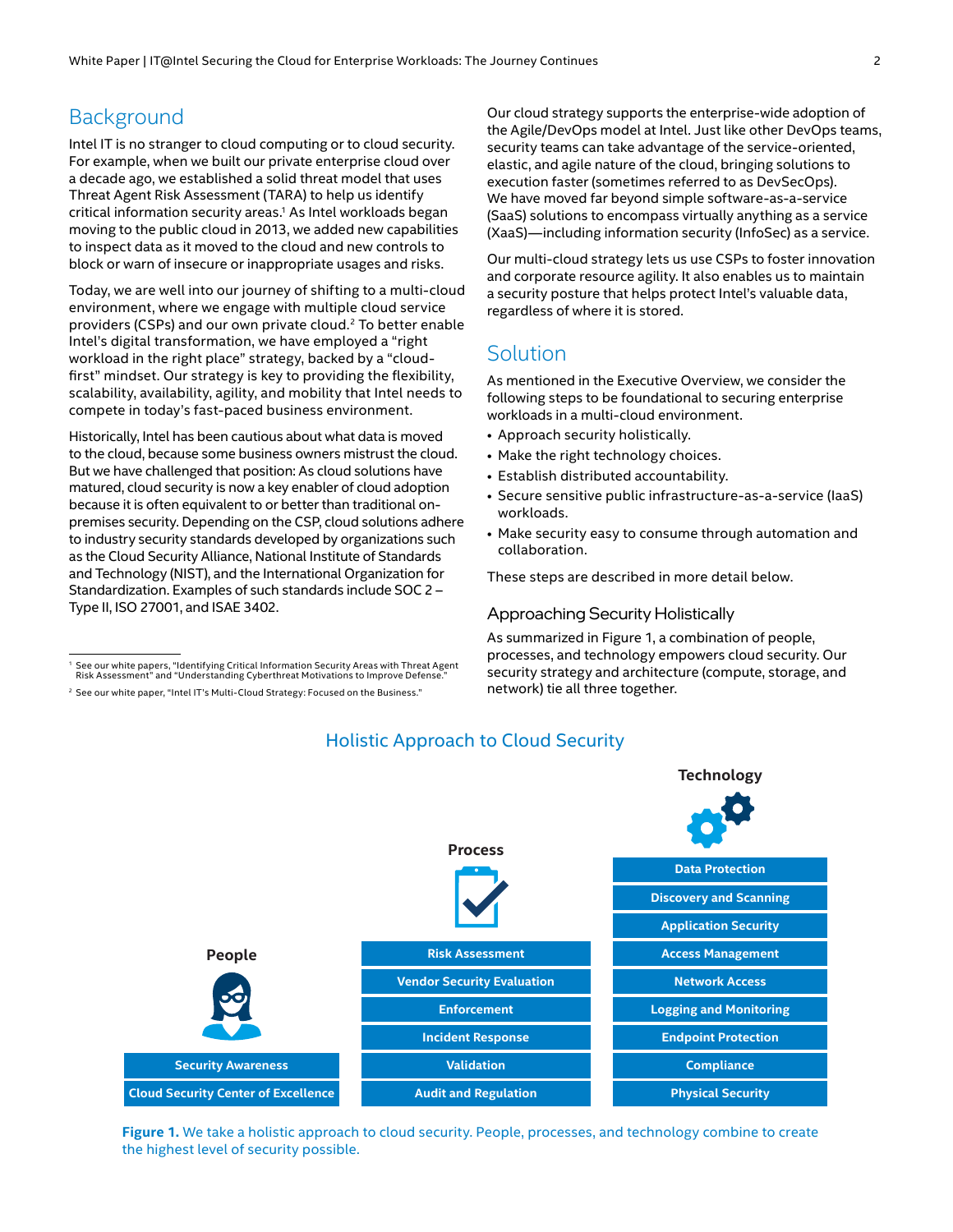#### People

We work to raise awareness of cloud security—how it can be enhanced and common pitfalls—because the considerations for keeping an application or service secure in the cloud can be substantially different than traditional administration of an application or service. We have found that knowledge boosts security. We strive to educate cloud users about the various levels of accountability—who is responsible for what. (See "[Establishing Distributed Accountability"](#page-3-1) for more details.)

In 2016, we established the Intel Security College, which offers over 100 cybersecurity courses for 11 different technical roles. The Security College improves our security posture and helps reduce costs by training our developers to write secure code from the outset. According to NIST, it costs 30x more to fix application vulnerabilities once an application or service is in production.3 Our Security College courses are based on industry best practices, such as the NIST 800.16 security training requirements. Course content can be used as Continuing Professional Education credits for existing technical certifications and is available in five localized languages.

Our Cloud Center of Excellence (CoE) brings practitioners from Intel together including application owners, developers, business units, and IT service providers. CoE's core members understand the benefits, features, and risks associated with the cloud security. The CoE provides leadership, solutions, best practices, research, support, and training for the rest of Intel. Through this collaboration, tangible outputs of the CoE include consumable services, patterns, and other best-known methods that have security built in, providing practitioners with secure foundational components that accelerate their application time to market.

We augment the Security College and the CoE by working with Intel's business units to improve application and service security and security processes. Legacy applications exist that may not reflect modern information security practices. As we work with the business units, we are partners, not gatekeepers or enforcers. We provide customized guidance for specific applications or services. In addition, information security is built into each DevOps team at Intel, which contributes to enterprise security overall.

All these efforts help create a security-conscious culture at Intel,<sup>4</sup> where security is a daily and easy part of doing business, not an afterthought.

#### Process

Our end-to-end cloud security processes start with the request to host an application or service in the cloud and provide support until the end of its life. With our "right workload in the right place" strategy, IT is the decision maker on the hosting location, taking into account both security and latency needs.

We are aware that security levels differ from one CSP to another. Each CSP provides different levels of controls and processes, certifications, and investment in security. Hence, for each CSP, we perform a thorough security risk assessment of the hosting infrastructure and the application or service being hosted. (See ["Securing Sensitive Public IaaS Workloads"](#page-3-2) for more details about these evaluations.)

Once the assessment is complete, we use well-defined processes that enforce the relevant security policies and standards as the application or service is deployed (these processes are referred to as "guardrails"). Examples of such processes include configuration management; data protection; application/service updates; and compliance with national, regional, and local governance regulations.

Ideally, our policies and guardrails prevent security incidents. But in the real world, incidents do happen. We have established processes that can detect an incident and respond, ranging from sending an alert to disabling the account. We also conduct an investigation after an incident so that key learnings can be shared across Intel's security teams.

We regularly perform audit and validation processes to track application/service security status. These processes generate valuable data and insights that can improve security.

#### **Technology**

While people and processes are important aspects of cloud security, technology is also critical. We use various technologies to perform a wide variety of security tasks:

- **Data protection.** In the cloud, data is the main asset. Knowing where the data is, encrypting it, controlling access to it, and avoiding exposure are key elements of cloud security.
- **Discovery and scanning.** The basic security rule is that "you cannot protect what you do not see." Virtually all CSPs provide excellent visibility into hosted assets and services, and all assets are associated with an "owner," making our job easier. We detect which applications or services are hosted publicly, determine their configuration and usage, and scan them for misconfiguration and vulnerabilities.
- **Application and service security.** In both our public and private cloud environments, each application or service must be registered in our internal application repository and is assigned metadata tags for cloud resources. Once it is registered and tagged, we perform both static and dynamic code scanning.
- **Access control.** Our goal is to ensure accounts are accessed only through approved channels (that is, cloud tenants should not be able to access their Intel cloud account without going through the appropriate controls). To this end, we use multifactor authentication for administrator access and an account lifecycle and entitlement system to manage access control.
- **Network security.** We apply industry best practices for secure network configuration and security alerting.
- **Logging and monitoring.** Fast, appropriate incident response requires the ability to obtain detailed logs and

<sup>&</sup>lt;sup>3</sup> "The Economic Impacts of Inadequate Infrastructure for Software Testing," [nist.gov/](https://www.nist.gov/sites/default/files/documents/director/planning/report02-3.pdf) [sites/default/files/documents/director/planning/report02-3.pdf](https://www.nist.gov/sites/default/files/documents/director/planning/report02-3.pdf)

<sup>4</sup> For more information, listen to the podcast, "Inside IT: Strengthening Intel's Security Culture<sup>\*</sup>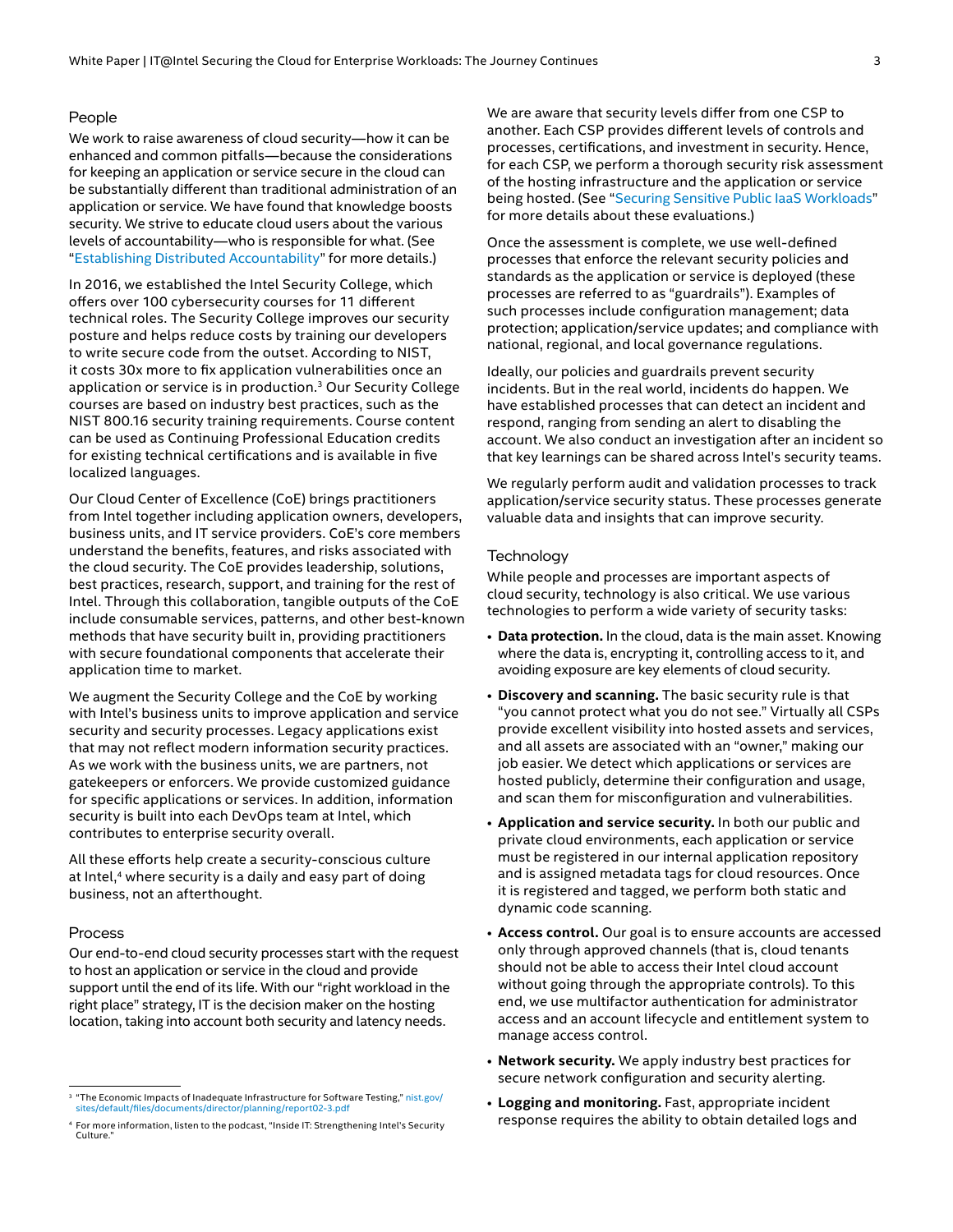<span id="page-3-0"></span>alerts in real time—these are the "eyes and ears" in the cloud. Based on these logs, we can send alerts when an incident occurs, trace previous actions, and act. We choose CSPs who can provide "security alerts as a service" (instead of creating our own alert rules), because they have the most knowledge about their applications and infrastructures. Our cloud logging and monitoring processes are integrated with our security operations center.

- **Endpoint protection.** Anti-malware and more advanced solutions can protect data on endpoint devices. This is another area where public cloud offers tangible security benefits. The ability to provision compute and other services on a virtual machine (VM) or in a container for a short period of time and then delete that VM or container when it is no longer needed can reduce risk.
- **Compliance.** We use tools to compare an application or service's configuration to the configuration policy to support our enforcement process. (See "[Measuring](#page-5-1)  [Compliance"](#page-5-1) for more details.)
- **Physical access.** In both the private or public cloud, we validate the physical security of the infrastructure.

### Making the Right Technology Choices

The market offers many choices for security technology. Various CSPs use a wide variety of security-focused tools, and we have built additional security tools in-house. As is the case for many IT endeavors, one size does not fit all. Certain on-premises technologies may be the perfect fit for some situations, but in others, it might be best to use tools and capabilities provided by the CSP. We work to find the right blend of tools—our own, the CSPs', or perhaps a new investment—that best meets the current and future needs for Intel.

We have found that considering technical debt is the key factor in deciding between the options of extending existing on-premises tools to the cloud, using CSP offerings, or investing in additional third-party tools. For each security capability, we compare the three options to determine what satisfies the minimal viable product requirements. We prefer to use an existing investment. However, if that is not feasible, the choice between cloudnative and third-party tools is more complicated and is based on value and cost of the solution.

In reality, our security controls are a blend of all three options, and we continually look for opportunities to consolidate as the cloud security industry matures.

#### <span id="page-3-1"></span>Establishing Distributed Accountability

Cloud security is a team effort. As shown in Figure 2, there is no single repository for security ownership. Instead, we use a distributed accountability model where IT, the business owner, and the CSP all share responsibility for security.

<span id="page-3-2"></span>Overall, business owners are accountable for securing their data and, in collaboration with IT, verifying that the appropriate controls are in place. Securing the data includes managing the application or service lifecycle, data management, network configuration, managed security services for compute resources, and operations. Each of these feeds into a related IT-owned function, such as key management and network governance.



## Shared Responsibilities for Cloud Security

**Figure 2.** Accountability for cloud security does not rest with a single person or department. The responsibility is shared between the cloud service provider, the business owner, IT, and Information Security.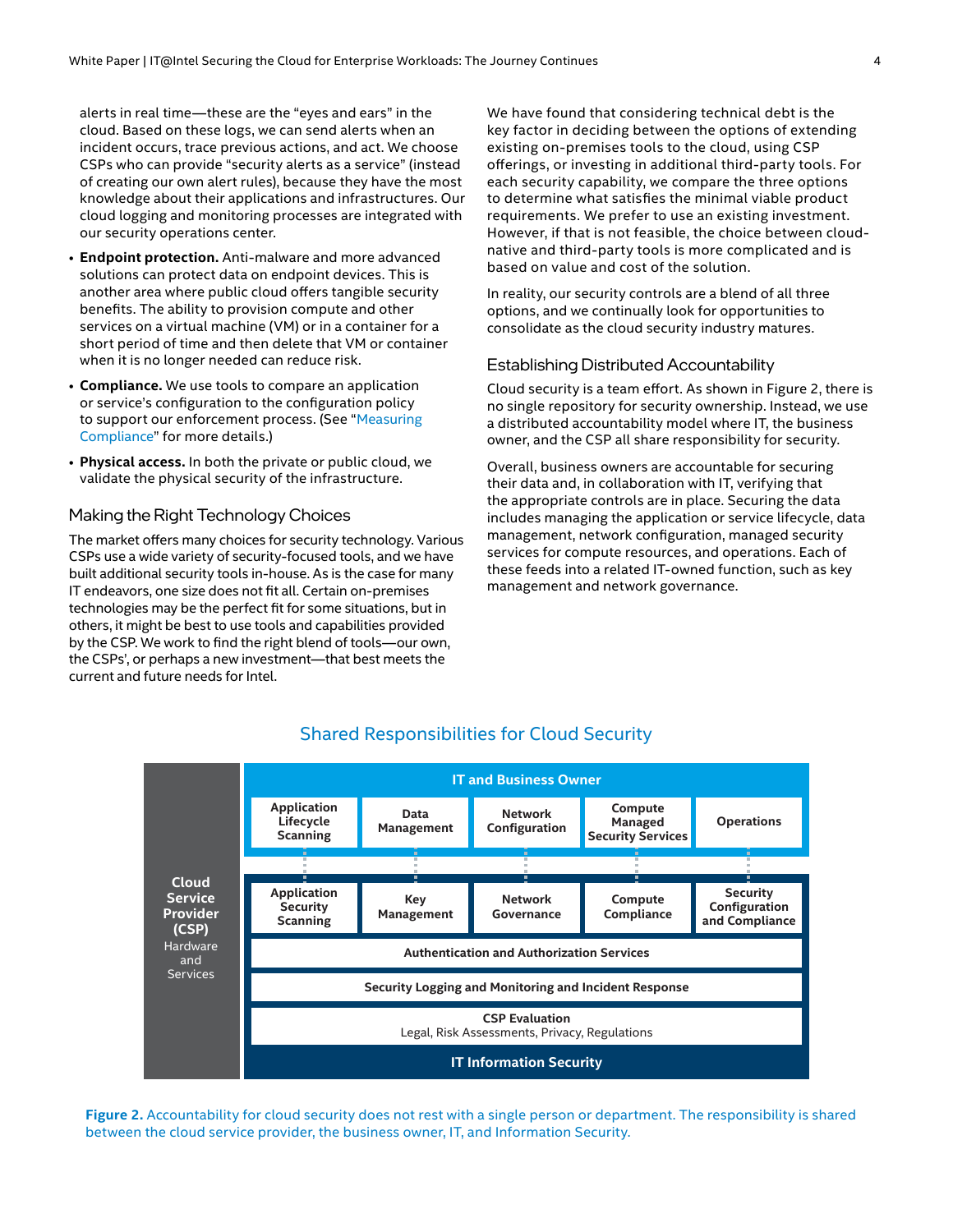## <span id="page-4-0"></span>Securing Sensitive Public IaaS Workloads

As mentioned earlier, we contend that all Intel data (even our highest level of classification) can be hosted in the cloud, given the appropriate levels of security and if the cloud solution provides the necessary return on investment and responsiveness. At Intel, there is a growing demand to host sensitive workloads on public cloud IaaS, plus additional public cloud usage models are emerging. Intel has about 230 SaaS solutions deployed on the public cloud, with another 120 or so in the pipeline. Of the already-hosted solutions, 15 of them are deployed with sensitive data. Since we already have sensitive data hosted externally through SaaS, the next step is to host this kind of data on public cloud IaaS, using containerization technology and new security controls (see ["Securing Containers in the Cloud"](#page-5-2)). In this way, we secure sensitive workloads across the entire cloud spectrum.

Beyond our well-defined processes and distributed accountability discussed previously, securing sensitive workloads includes the following steps:

- **Risk assessment.** We evaluate the CSP's infrastructure and SaaS security posture. Considerations include encryption and key management, logs, response process, interaction with application/service owner, network, monitoring capabilities, service-level agreements, and more (see Figure 3). For the application or service, we determine what the consequences would be if data were exposed. We implement controls that are proportionate with the level of consequences.
- **Encryption mapping and management.** Several encryption methods exist, and we choose the one most appropriate for the application or service. Key usage and

alerting logs are included in standard logs, alerts, and incident response processes.

- **Legal documentation.** For every workload, we sign a contract and a nondisclosure agreement with the CSP.
- **Measuring compliance.** We continually monitor for compliance and enforce secure infrastructure configurations.

Two of these steps, encryption mapping and measuring compliance, are discussed in more detail in the following sections.

Mapping Data to an Encryption-at-Rest Method Based on our established threat model, not all assets need to be protected the same way, and protection levels must be cost-effective. For example, external-facing applications or services may require a different level of protection than internal-facing applications and services. At-rest encryption methods include file, whole-disk, cell, and transparent

database encryption.

For cloud hosted-sensitive workloads, we can choose between service-managed key, bring-your-own key, and on premises-managed key. Table 1 illustrates our data-toencryption model for various types of data services. The more we move to native cloud services, the more we strive to consume native cloud encryption. For example, for database as a service we use the CSP's key service, but we create our own key for the service. In contrast, a physical database on a VM might consume our on-premises encryption capability.

Besides choosing the appropriate at-rest encryption method for the data type, we have also established an operational process we believe can track and manage key usage throughout the lifecycle of an application or service.



## Evaluating a CSP's Security Readiness

**Figure 3.** Our CSP evaluation process enables us to determine whether a sensitive workload can be hosted securely.

#### **Table 1.** Data-to-Encryption Model

| <b>Priority</b> | <b>Data Services</b>  |  | Service-Managed Key Customer-Managed Key On Premises-Managed Key Client-side Encryption |                 |
|-----------------|-----------------------|--|-----------------------------------------------------------------------------------------|-----------------|
|                 | Object storage        |  |                                                                                         | Based on demand |
|                 | Volume storage        |  |                                                                                         | Based on demand |
|                 | Database              |  |                                                                                         | Based on demand |
|                 | Database as a service |  |                                                                                         | Based on demand |
|                 | VM with data          |  |                                                                                         | Based on demand |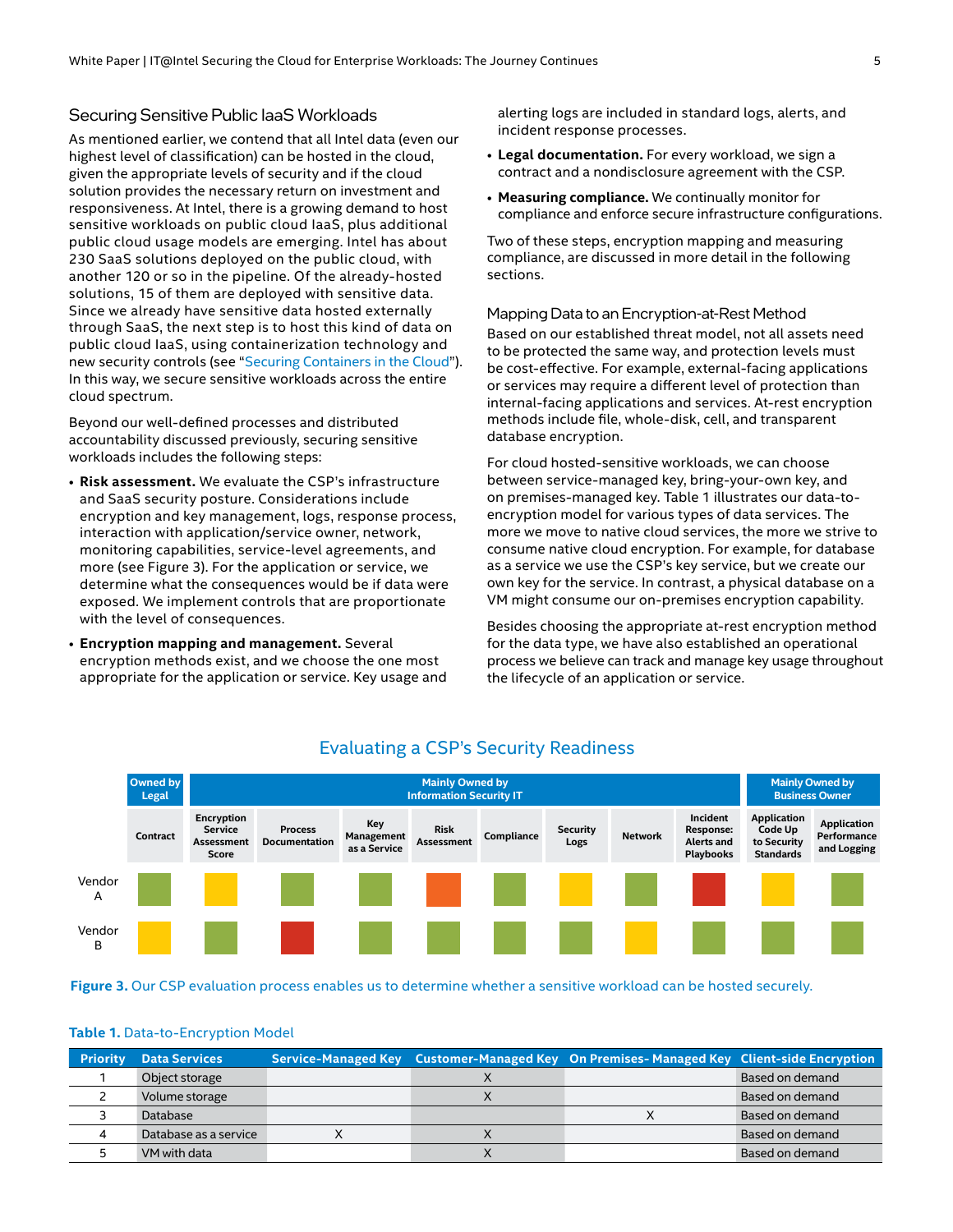## <span id="page-5-2"></span><span id="page-5-0"></span>Securing Containers in the Cloud

We realize that application developers do not want to spend lots of time securing their development environments. Instead, they want an environment that can be provisioned quickly and is already secured. We are working to conduct a proof of concept where we bolster our existing guardrails to create a more secure sandbox environment for application developers. We plan to accomplish this through a combination of containerization technology and access controls to boost both security and agility. We are also developing a standard set of rules essentially a cloud deployment template—that applies to every CSP account. These rules are expected to provide a secure zone for Intel's business owners to consume.

We use a third-party product to perform a vulnerability assessment of containers. The tool can validate that the containers are running in the correct state (non-root) and may be able to identify which vulnerabilities are affecting the static images. We chose a tool that can integrate with our existing cloud security solutions to scan both the host and the containers, reducing operational overhead while aligning with Intel's technical debt-reduction goals.

#### <span id="page-5-1"></span>Measuring Compliance

We integrate data provided by the CSP with data delivered by third-party solutions to track key performance indicators (KPIs) for compliance, as shown in Table 2. We have found that for workloads hosted in the public cloud, measuring compliance of the infrastructure configuration (to identify and rectify mistakes) as well as measuring the traditional operating system vulnerabilities and patch compliance measurements is valuable. The reports generated by our compliance measurement tools are incorporated into our operational excellence process and included in our overall compliance reporting processes as well.

Figure 4 shows the compelling results of our cloud security strategy and compliance audits—a vulnerability scanner shows the reduction of vulnerabilities.

#### **Table 2.** Example of Compliance Result for Two CSPs

|                                                                                       | <b>Vendor A</b> |           | <b>Vendor B</b> |           |
|---------------------------------------------------------------------------------------|-----------------|-----------|-----------------|-----------|
| <b>KPIs for Security</b>                                                              | <b>Account</b>  | <b>VM</b> | <b>Account</b>  | <b>VM</b> |
| Percent of systems with<br>compliance agent installed                                 |                 | 95%       |                 | 99%       |
| Percent of accounts that are<br>compliant with high-security<br>best practices        | 98%             |           | 97%             |           |
| Percent of object storage<br>configurations that adhere to<br>security best practices | 99%             |           | 99%             |           |
| Percent of systems without<br>vulnerabilities                                         |                 | 99%       |                 | 95%       |

## Making Security Easier to Consume through Automation and Collaboration

In reality, we know that if security is hard to consume, it will be harder to use and potentially avoided. We automate as much as we can so that everything operates normally behind the scenes. For example, guardrails such as setting up an account-level encryption key or launching security logging are triggered by an account request; the requester does not have to specifically think about such things. Another way we make security easier is to choose security solutions that are built for the cloud. Cloud-native security is agile and easily integrated into the continuous integration/continuous delivery (CI/CD) pipeline. We also understand business owners' automation needs and provide scripts that are compatible with their configuration management solutions.

We offer application developers several tools that encourage security-conscious application development. For example, we have an easy-to-use portal that provides self-service application security certification and a wiki that explains what controls and steps are required to secure the deployment. This wiki helps business owners better understand their security responsibilities when deploying their application or services on public cloud infrastructure. We expect to deploy cloud security soon that could help protect a public cloud account from violating a policy and will automatically take enforcement actions (see "[Next Steps"](#page-6-1)).



**Figure 4.** Since implementing our cloud security strategy, the number of security incidents has decreased substantially.